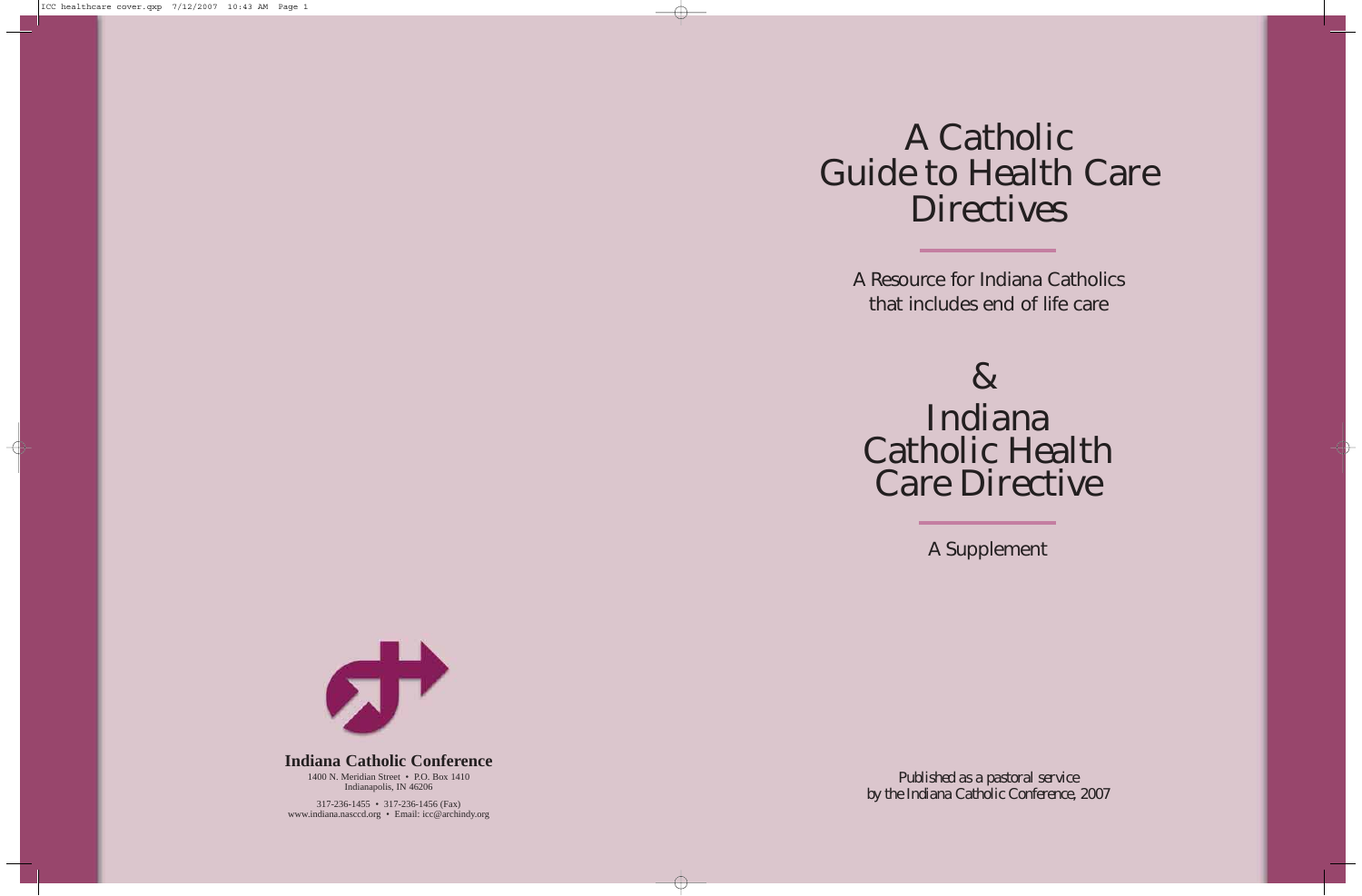# A Catholic Guide to Health Care Directives

**Recent events and continuing developments in medical technology and health care have generated interest in health care directives—legal documents that give instruction for future health care decisions. This guide answers some basic questions about the law, Catholic Church teaching, and health care directives.**

#### **What is a "health care directive," or an "advance directive?"**

A "health care directive," also called an "advance directive," usually means a document which provides guidance when a person is no longer able to communicate and make decisions regarding his or her medical and health care. Most often, a health care directive spells out the subject's wishes regarding a "living will" or a "health care" representative" or a "durable power of attorney" that includes health care.

A "living will" is a document in which a person authorizes withholding or withdrawing lifeprolonging procedures if one has an incurable injury or disease, and death will occur in a short time, without life-prolonging treatment. The will speaks for the individual who is no longer able to make or communicate decisions about treatment.

A "health care representative" refers to appointment of someone to make health care decisions on another's behalf only when the

ill person is unable to make or communicate decisions regarding health care.

A "durable power of attorney" authorizes someone to make health care decisions for another *if the authorizing document specifically includes a list of health care powers.* Typically, this document provides authority for someone to act on another's behalf on a number of legal matters. If health care is included, a separate provision must explicitly grant authority in regard to endof-life decisions.

Indiana has additional laws relating to health care directives. These cover life-prolonging procedures, psychiatric advanced directives, organ donation, and an out-of-hospital, donot-resuscitate declaration. Each law addresses specific situations and might be helpful in particular circumstances. For example, the donot-resuscitate declaration might be important to persons with terminal illnesses who are not in a hospital. Persons wishing information regarding these laws should contact a trusted advisor, a health care provider, or an attorney.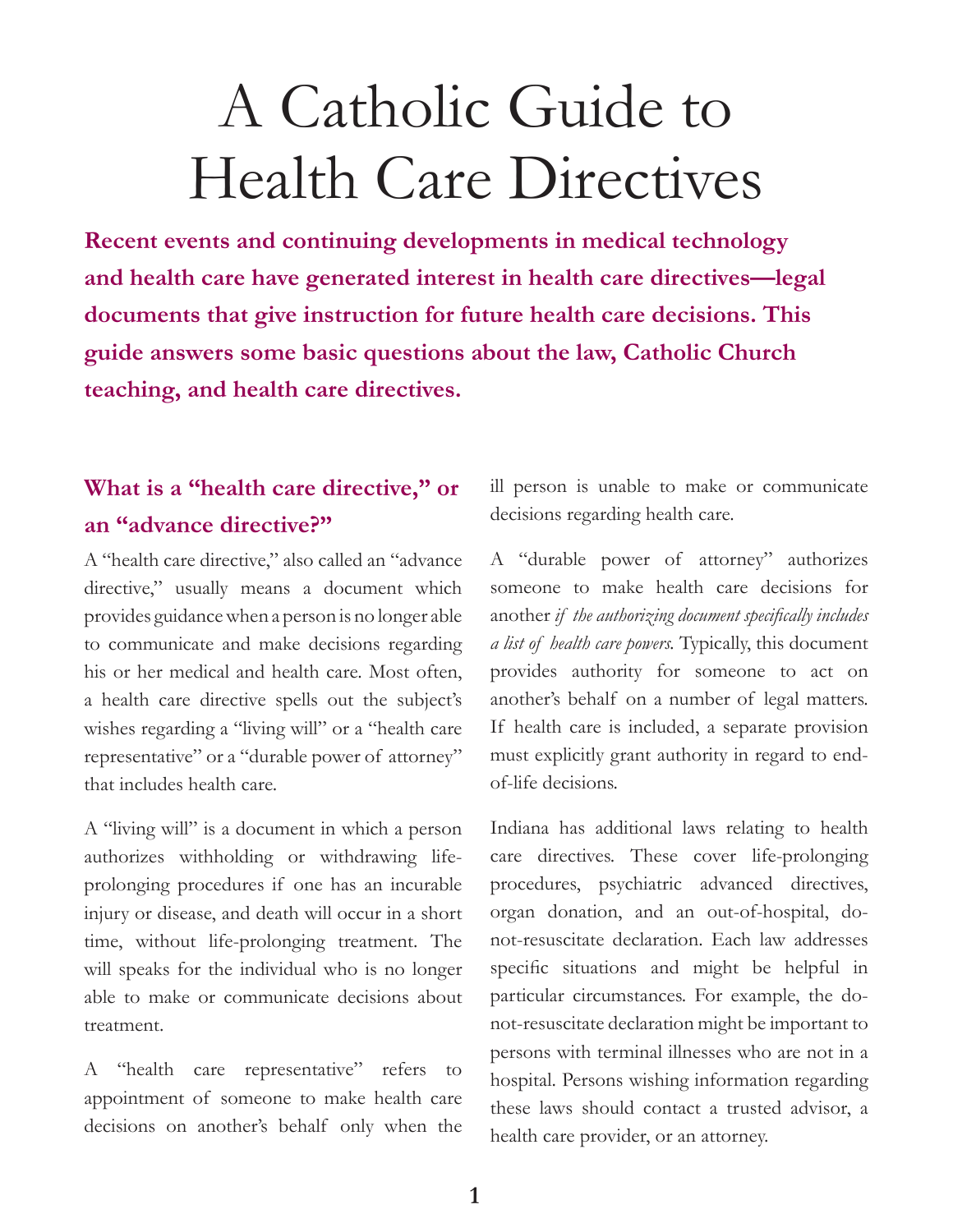#### **Why would I want a health care directive?**

By completing a health care directive, you can help ensure that your wishes for health care decisions are followed when you are not able to communicate those wishes on your own behalf. In addition, a health care directive could greatly help your family and friends during what can be a difficult time.

### **What happens if I don't have a health care directive?**

In Indiana, if you have not appointed a health care representative, and you are unable to make or communicate health care decisions, state law governs who can make health care decisions for you. A court can appoint a guardian. If there is no court-appointed decision-maker, then the law authorizes persons in the following categories to make such decisions: your spouse, a parent, any of your adult children, or adult brother(s) or sister(s). Any person in this group can make decisions; there is no order or preference. Medical professionals usually try to talk with family members who are available and able to offer guidance.

If one has no next of kin and has not designated a decision-maker, then a court might be petitioned to make a health care decision for you, or might appoint someone as your representative. In the case of a member of a religious order, a religious superior is authorized to make health care decisions.

#### **Do I need to use a special form?**

No. Indiana law does not require a specific form for appointment of a health care representative or living will. There are many different forms available that meet Indiana's legal requirements. A written statement that meets these requirements can serve as a legal health care directive in Indiana:

- States the name of the person executing the directive;
- Includes a health care directive, the appointment of a representative, or both;
- Is signed and dated by the person to whom it applies or by another person authorized to sign on behalf of the person to whom it applies;
- Is executed by a person with the capacity to understand, make, and communicate decisions; and
- Contains verification of the required signature, by a notary public or by qualified witnesses, as required by the respective form.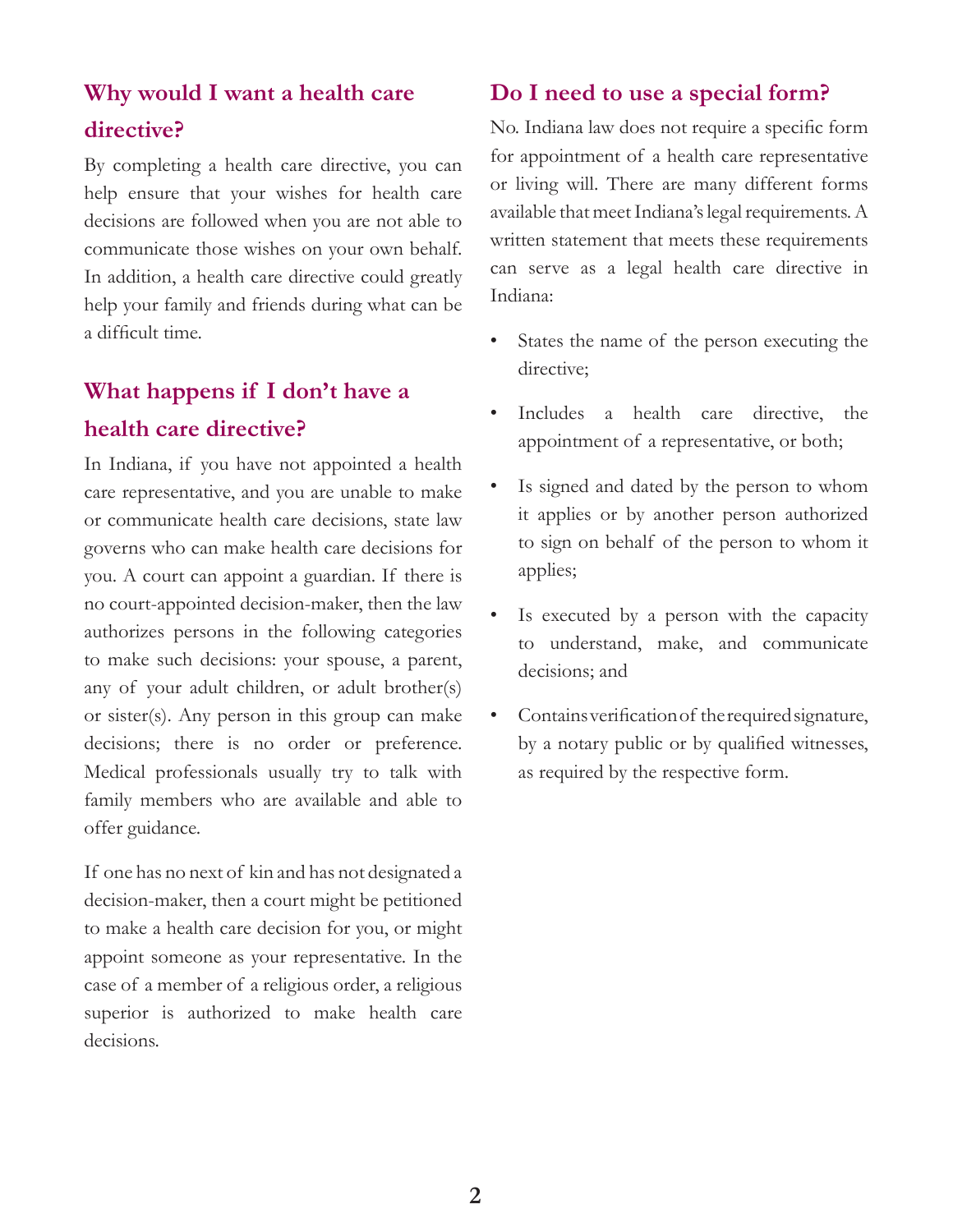#### **Do I need a lawyer? Will this cost me anything?**

No. It is not necessary to have a lawyer provide or complete a heath care directive. However, you should contact a lawyer if you have legal questions regarding advance care planning. Also, the procedure for creating a durable power of attorney that includes a health care representative is legally technical; therefore, a lawyer should be contacted.

Health care directive forms are available from a number of sources, including the Indiana Catholic Conference. Most health care providers have standard forms available.

#### **I already have a health care directive. Do I need to change it?**

No. An advance directive is valid until revoked or replaced. However, if your advance directive is only a living will, you should consider appointing a heath care representative. Living wills become effective when you do not have capacity and *face imminent death.* Because of medical technology, persons often must make decisions regarding medical care that have significant consequences long before a living will is applicable.

#### **I already have an advance directive but want a new one. What do I do?**

The process to replace or to change an advanced directive is simple but varies depending upon the type of directive. You can change the health care representative by notifying the original representative either orally or in writing. A living will or life-prolonging procedures declaration is revoked by a signed and dated written statement

or by physical destruction of the written advanced directive. It can also be revoked orally.

It is recommended that you inform those who might have copies of the old document that it is no longer valid, and that you have a new health care directive. And, when available, the old document should be destroyed.

## **Should I appoint a health care representative or just write down my wishes?**

The Indiana Catholic Conference recommends that you discuss your wishes about medical treatment with your loved ones and doctor. If you have an advance directive, it should include the appointment of a health care representative.

Written instructions alone are only as good as your ability to accurately predict your every possible future medical condition and every future medical treatment option. In addition, without a health care representative, the person interpreting those instructions might be someone who does not truly know what you wanted. By appointing a health care representative, you can make sure that someone who cares about you will apply your wishes and personal beliefs to the health care choices at hand—just as you would do.

Therefore, it is imperative that you discuss your wishes and values with your family and especially with your representative and an alternate. Even if you appoint a health care representative, you can still give written health care instructions to direct, guide, and even limit the actions of your representative.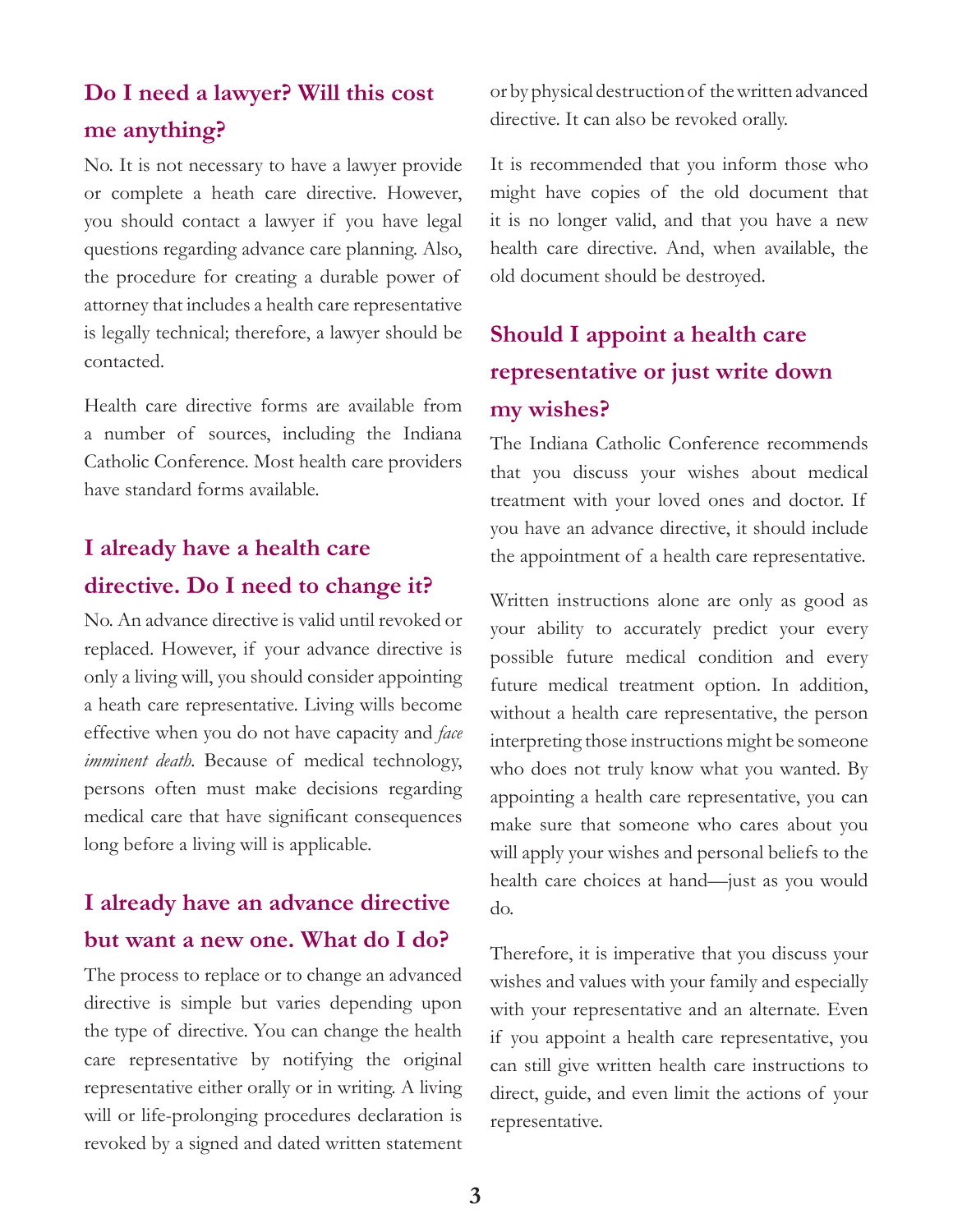#### **Who can be my representative?**

Because of the nature of the decisions involved, your agent should be a mature adult and must accept the appointment. Talk beforehand to the person or persons you wish to appoint. Find out if the person(s) is/are willing to accept the responsibility. Tell the person(s) about your wishes and preferences for care. Be sure the person(s) is/are willing and able to follow your wishes.

If you are comfortable with anyone in your immediate family making decisions, except for a few persons, you can also exclude some people, by name, from acting as your decision-maker.

Generally the representative is to be 18 years of age or older, although, in Indiana, an emancipated minor 14 years or older can legally be designated as a health care representative. However, due to the serious nature of decisions being contemplated and the uncertain maturity of such a young decision-maker, this might not be advisable.

#### **What should I do with my health care directive?**

Provide a copy of your health care directive to your doctor(s) and other health care providers such as your nursing facility, hospice, or home health agency. In addition, it is recommended that you give copies of your health care directive to close family members, your health care representative(s), and your lawyer, if you have one.

It is equally important to discuss this decision and your values and wishes with family and close friends. To single out someone in your immediate family without explanations to the rest might put that person's relationship with the rest of the family at greater risk. Moreover, it is recommended that you discuss this with family before documents are finalized.

*The information in this publication is for educational purposes only and is not intended as legal advice. For legal advice, please consult your lawyer.*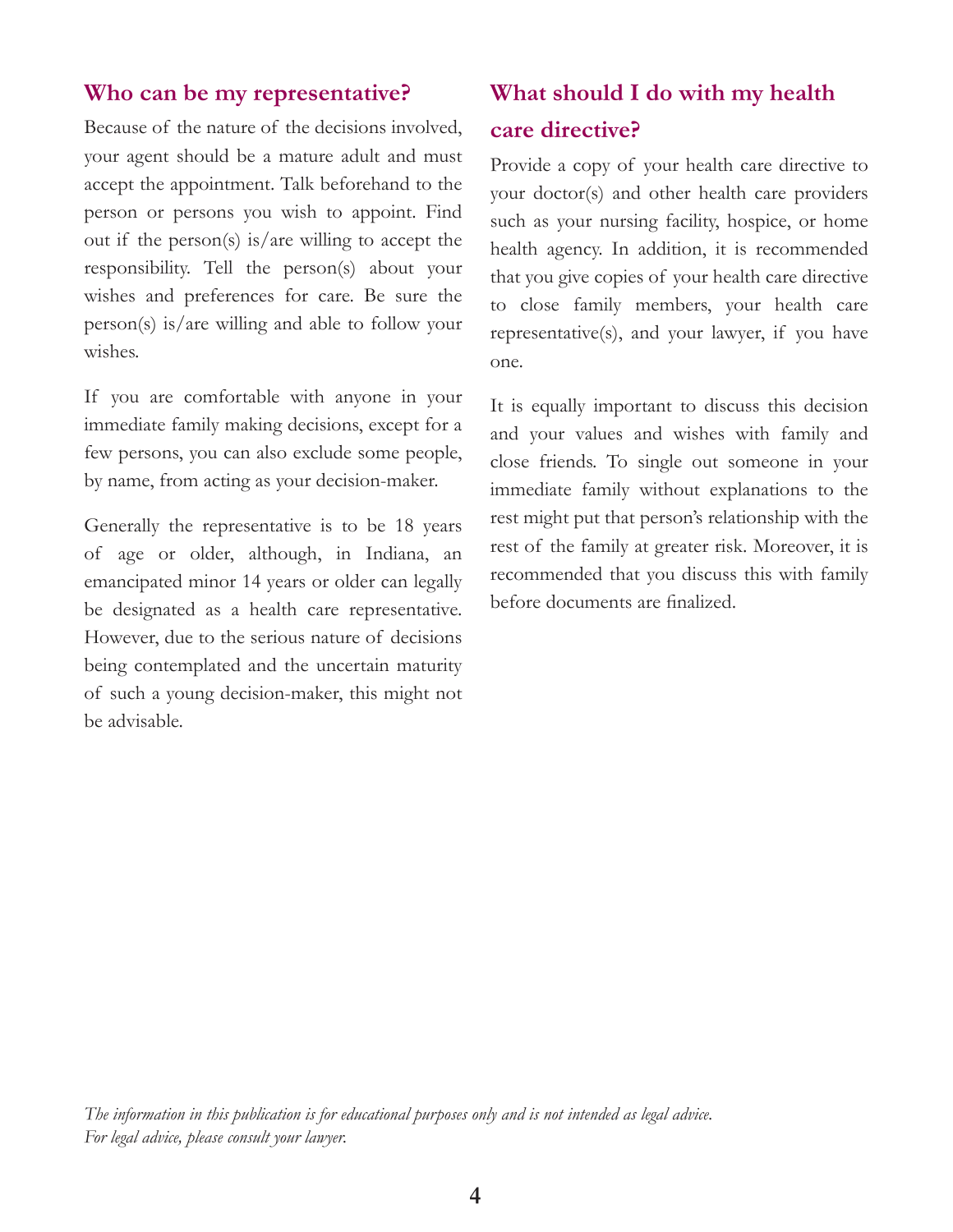# Ethical Principles

## **What fundamental principles should guide a Catholic and, indeed, any person who is thinking about health care decisions?**

*1. Human life is a precious gift from God; it never becomes something to be disposed of.*

This truth should inform all health care decisions. Every person has a duty to use reasonable means to preserve his or her life.

*2. We have the right to direct our own care and the responsibility to act according to the principles of Catholic moral teaching.*

Each person has a right to clear and accurate information about a proposed course of treatment and its consequences, so that the person can make an informed decision about whether or not to receive the proposed treatment.

*3. Suicide, euthanasia, and acts that intentionally would cause death by act or omission are never morally acceptable.*

We are stewards of our lives, over which God has dominion. Intending to take away life, whether one's own or another's, is inherently wrong and contrary to Catholic Church teaching.

#### *4. Death is a beginning, not an end.*

Death, being conquered by Christ, need not be resisted by any and every means. A person may refuse medical treatment that is *extraordinary or disproportionate to its benefit.* A treatment is

extraordinary or disproportionate when it offers little or no hope of benefit or cannot be provided without undue burden, expense, or pain.

*5. There should be a presumption in favor of providing a person with nutrition (food) and hydration (water), even if medically assisted, as long as this is of sufficient benefit to outweigh the burdens involved.*

Providing nutrition and hydration should be considered ordinary care, as long as the means of supplying food and water are relatively simple and—barring complications—are generally without pain and of benefit to the individual.

Situations might exist in which this is not the case, such as:

- When a person is no longer able to assimilate nourishment, or
- When death is so imminent that withholding or withdrawing food and water will not be the actual cause of death, or
- When the means of providing medically assisted nutrition or hydration is disproportionate to the benefit gained.

**In no case, should food or water be removed with the intent to cause death.** A decision to forgo treatment because of its futility or lack of sufficient benefit is different than a decision to deliberately end a life. The cause of death should be the pathology or illness and should not be due to a lack of nutrition or hydration.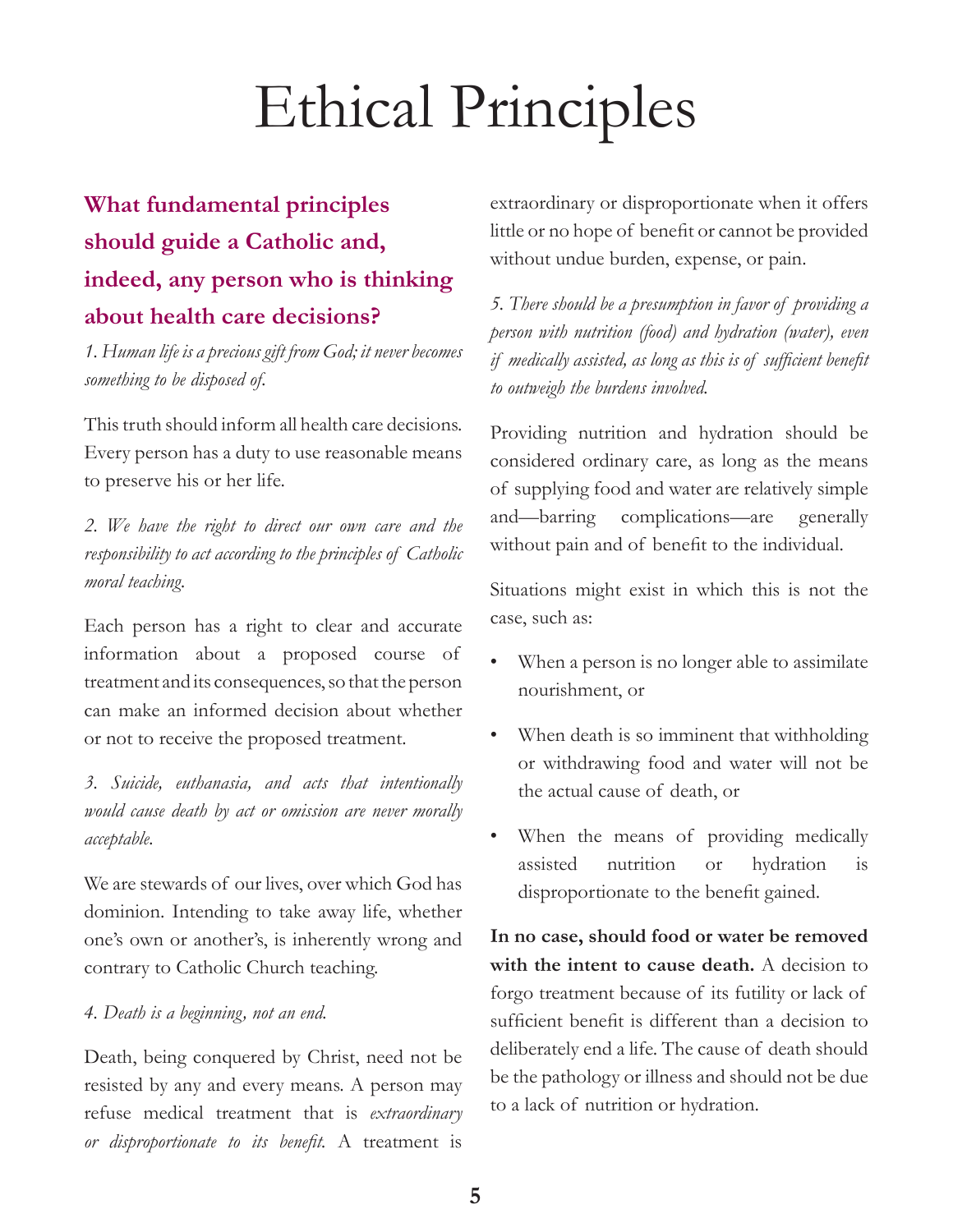*6. We have the right to comfort and to seek relief from pain.*

Although our faith teaches that we can find meaning in suffering, no one is obligated to experience pain. A person has a right to pain relief and comfort care, even if the method or treatment *indirectly* and *unintentionally* shortens life. However, it is not right to deprive the dying person of consciousness without a serious reason.

Some physicians specialize in the control of pain and other symptoms. If a patient's physical suffering continues, it might be desirable to ask for a consultation by such a specialist.

**What is the difference between "ordinary," or "proportionate," means of preserving life and "extraordinary," or "disproportionate," means?**

Medical personnel and ethicists often use these terms in describing or evaluating procedures and therapies used in providing care to individuals.

"Ordinary," or "proportionate," means are those that, in the judgment of the patient, offer a reasonable hope of benefit and do not entail an excessive burden or impose excessive expense on the family or the community. A person has a moral duty to use these means to preserve life. (*Ethical and Religious Directive for Catholic Health Care Services,* USCCB)

"Extraordinary," or "disproportionate," means of preserving life are those, in the patient's judgment, that do not offer a reasonable hope of benefit, or that entail an excessive burden or impose excessive expense on the family or the community. A person is not morally bound to use these means and may forgo them. (*Ethical and Religious Directive for Catholic Health Care Services,* USCCB)

One question to ask when confronted with these concerns is, "Does the procedure, therapy, or prescribed care prolong one's life, or does it artificially delay one's death?"

## **Is this all there is to know about making ethical health care decisions?**

No. These statements are only some basic principles. Some situations, such as pregnancy or organ donation, involve other principles. Understanding and applying these principles to specific cases can be difficult. You are encouraged to discuss specific circumstances with Church leaders, health care professionals, ethicists, and trusted advisors. At times, the Church provides additional teaching and guidance for specific situations.

For additional resources and information on making ethical health care decisions, contact your parish or diocesan offices.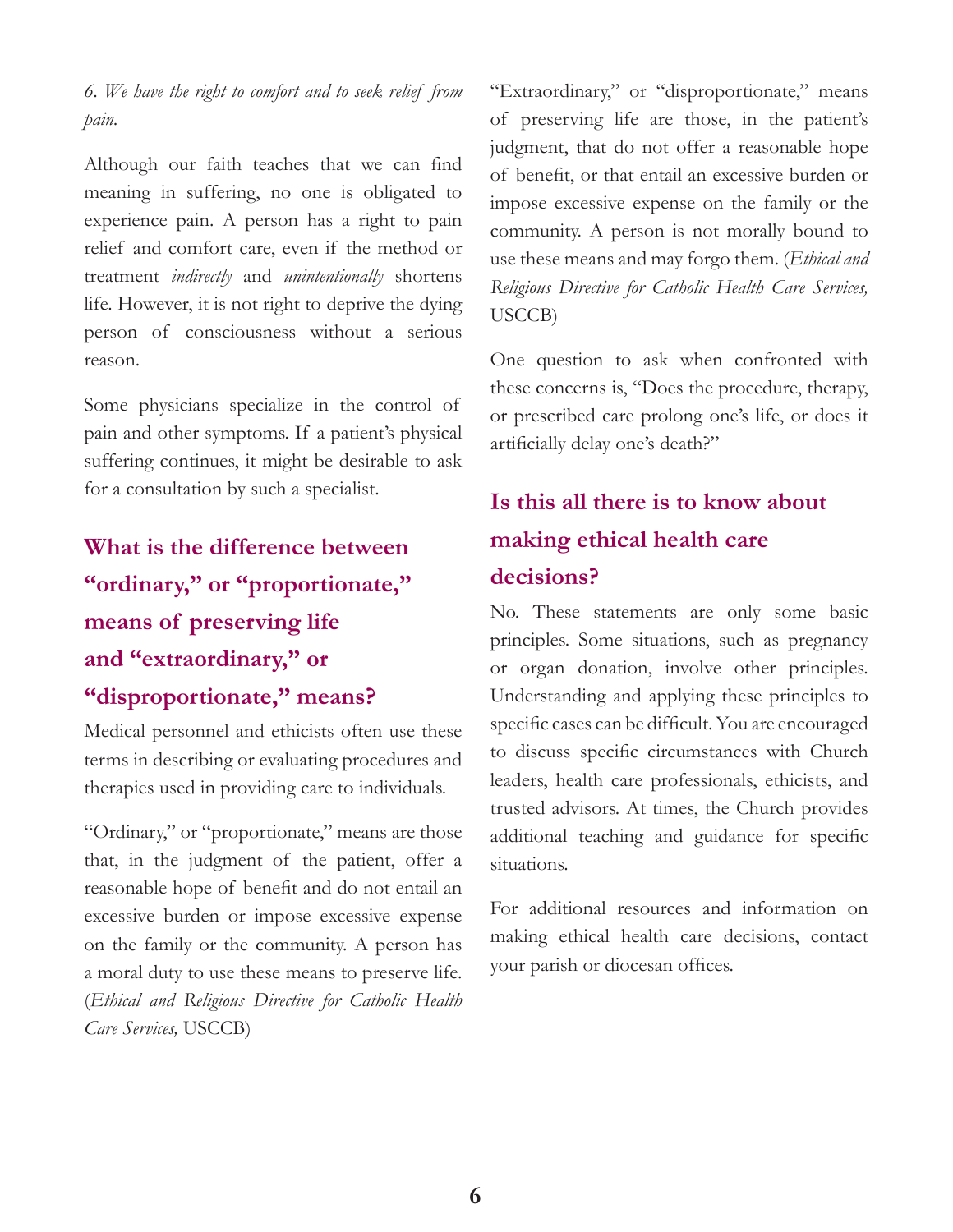## **How can I make sure that decisions made on my behalf are consistent with my Catholic beliefs?**

State in your health care directive your desire to have all health care decisions made in a manner consistent with Catholic teaching.

- Appoint a health care representative who shares your beliefs or, at least, who sincerely intends to respect your wishes. Spend time discussing your basic values and attitudes and any specific wishes with your health care representative or any immediate family member who might be speaking for you.
- If your health care representative is not familiar with Catholic teaching on these matters, give your representative the name of a priest, religious, or lay leader who can provide guidance. You can include the name and contact information of that person in the health care directive.
- You should also give this information to your immediate family and health care provider.

### **Are Catholics morally obligated to have an advance directive?**

No. However, an advance directive, especially one that appoints a health care representative, is one way to help make sure that your care and treatment are consistent with the Catholic faith and your wishes.

### **Is organ donation morally acceptable?**

Yes. Organ donation after death is a noble and meritorious act and is to be encouraged as an expression of generous solidarity. You should, however, give explicit consent for donation. Your wishes in this regard should be shared with your family and health care representative. You can authorize organ donation in your health care directive. In addition, many individuals note this on their driver's licenses.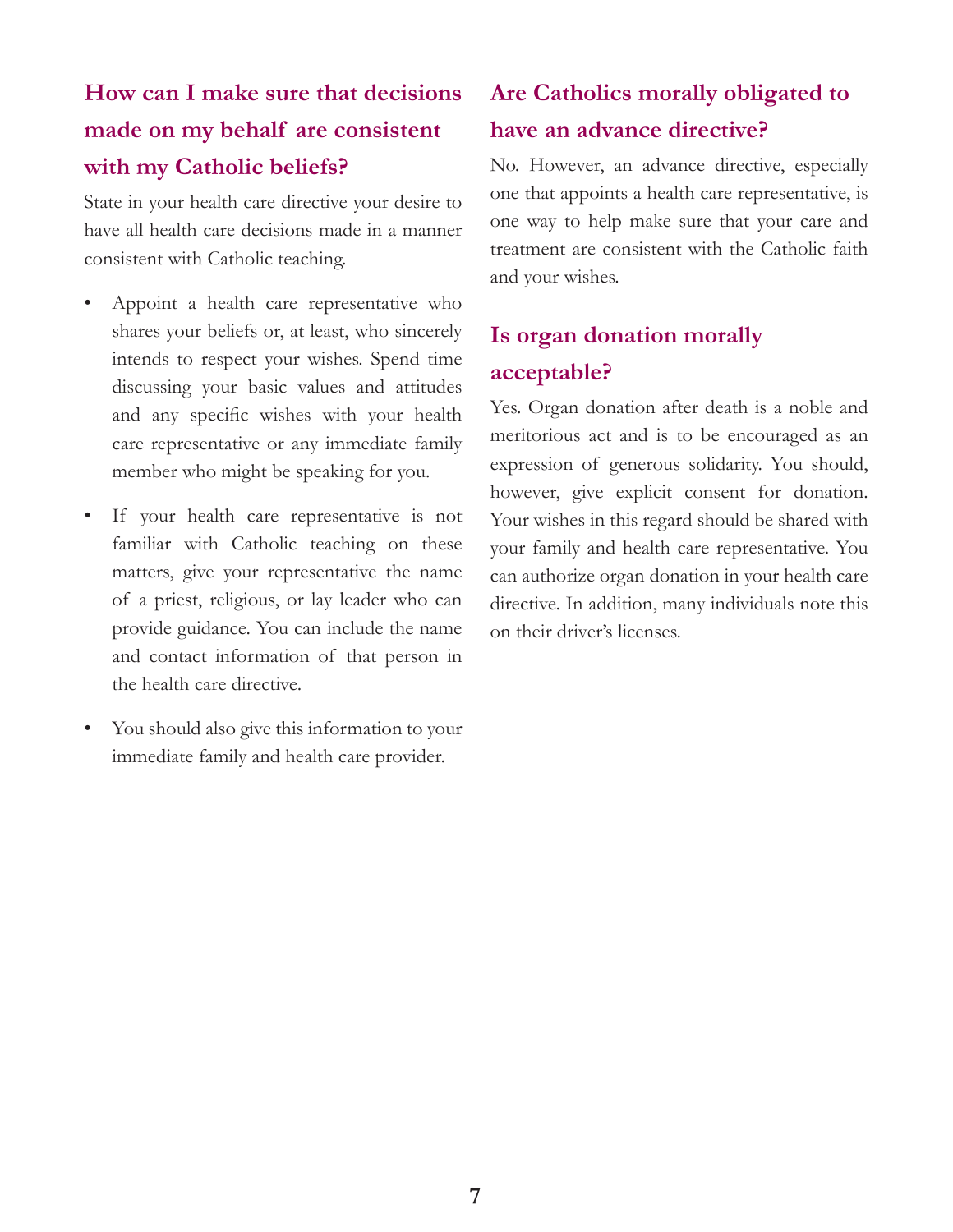## **How can I make sure my spiritual needs are met?**

As with your medical needs, it is prudent to find out in advance whether and how your spiritual needs can be met in a particular health care institution.

- When you enter a health care facility, state that you are a Catholic and want to have a priest or lay minister care for your spiritual needs. If you cannot communicate your wishes when being admitted, your health care representative should be able to do this for you.
- You or someone who speaks for you should notify your parish of your situation and wishes.
- Include spiritual requests in your health care directive. For example, you can request, within your health care directive, that the Sacraments of Reconciliation, Anointing, and Eucharist as viaticum be made available.

#### **What is "viaticum?"**

Literally, viaticum means "food for the journey." Death is not the end. Rather, it is only a "passing over" from this world to the Father. In preparation for this journey, the Church offers Eucharist as viaticum, i.e., Christ's body and blood as food for the journey.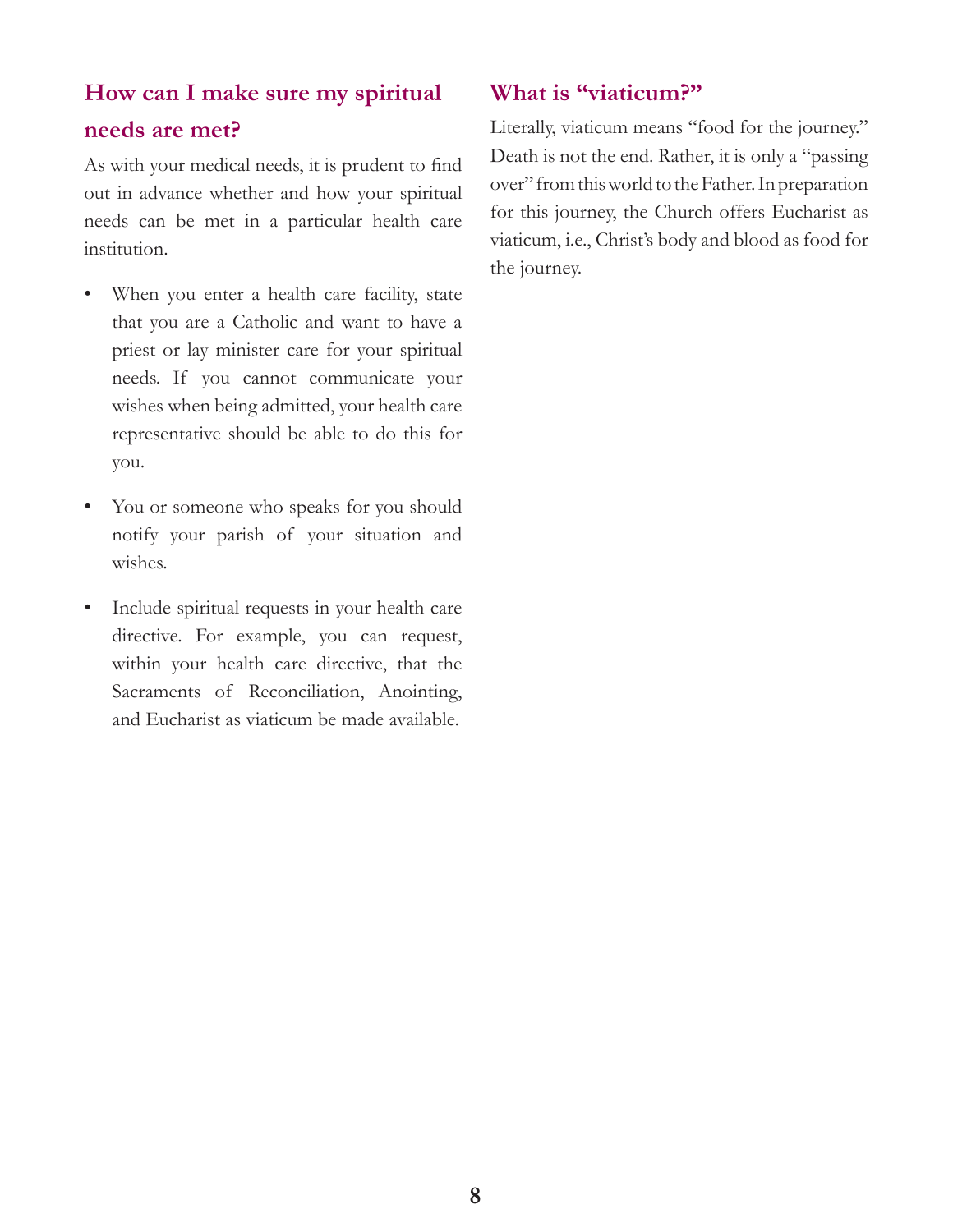**This is an important legal document. You should contact your doctor and attorney if you have questions. Approved by Counsel, Indiana Catholic Conference, 2007**

## **Indiana Catholic Health Care Directive**

**of**

\_\_\_\_\_\_\_\_\_\_\_\_\_\_\_\_\_\_\_\_\_\_\_\_\_\_\_\_\_\_\_\_\_\_\_\_\_\_\_\_\_\_\_\_\_\_\_\_\_\_\_\_\_\_\_\_\_\_\_\_\_\_\_\_\_\_\_\_\_\_ (Name)

I am executing this Catholic Health Care Directive while I am of sound mind. It is intended to clarify my wishes for treatment in situations that may arise in which I am unable to express these wishes.

#### **Statement of Faith**

I believe that I have been created for eternal life in union with God. The truth that my life is a precious gift from God has profound implications for the question of stewardship over my life. I have a duty to preserve my life and to use it for God's glory, but the duty to preserve my life is not absolute, for I may reject life-prolonging procedures that are insufficiently beneficial or excessively burdensome. Suicide and euthanasia are never morally acceptable options. If I should become irreversibly and terminally ill, I request to be fully informed of my condition so that I can prepare myself spiritually for death and witness to my belief in Christ's redemption.

#### **Designation of Health Care Representative**

In the event that I become incapable of making decisions regarding my health care, I appoint as my health care representative for health care decisions (if no representative is to be appointed, please write "none" in place of "name" below):

| Name:    |  |
|----------|--|
| Address: |  |
| Phones:  |  |

If my representative is unwilling or unable to perform his or her duties or cannot be contacted, I wish to designate as my alternate representative (if no alternate representative is to be appointed, please write "none" in the place of "name" below):

| Name:    |  |
|----------|--|
| Address: |  |
| Phones:  |  |

I authorize my health care representative to make decisions in my best interest concerning withdrawal or withholding of health care. If at any time based on my previously expressed preferences and the diagnosis and prognosis my health care representative is satisfied that certain health care is not or would not be beneficial or that such health care is or would be excessively burdensome, then, my health care representative may express my will that such health care be withheld or withdrawn and may consent on my behalf that any or all health care be discontinued or not instituted, even if death may result.

My health care representative must try to discuss this decision with me. However, if I am unable to communicate, my health care representative may make such a decision for me, after consultation with my physician or physicians and other relevant health care givers. To the extent appropriate my health care representative may also discuss this decision with my family and others to the extent they are available.